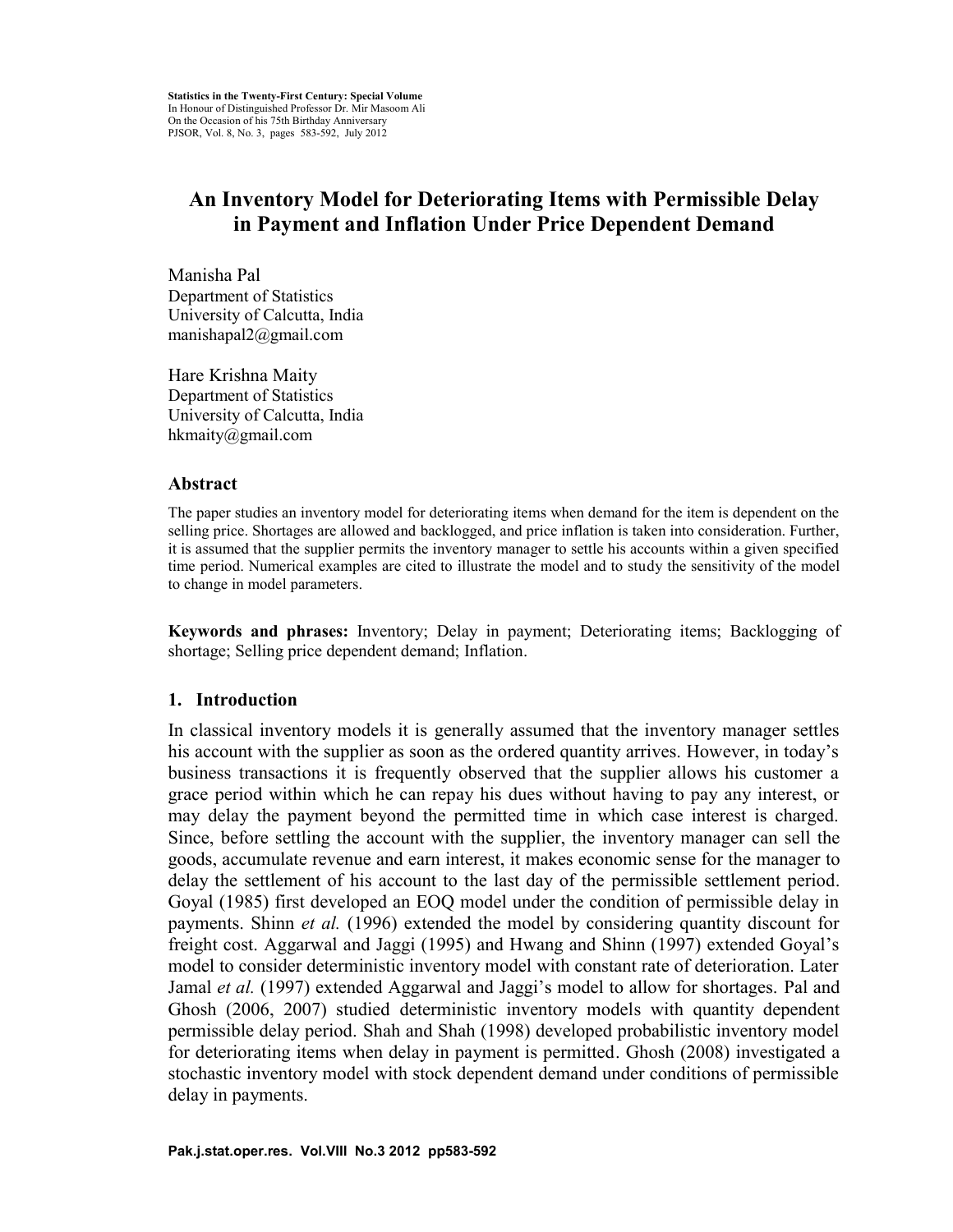#### *Manisha Pal, Hare Krishna Maity*

The above models were developed under the assumption that inflation does not play a significant role on the inventory policy. However, from financial point of view, one may consider an inventory to be a capital investment, and, as such, it should compete with other assets for an organization's limited capital fund. It is, therefore, important to investigate how time-value of money influences various inventory policies. The first study in this direction has been reported by Buzacott (1975), who considered EOQ model with inflation, subject to different types of pricing policies. Misra (1979) developed a discounted-cost model and included internal (company) and external (general economy) inflation rates for various costs associated with an inventory system. Sarker and Pan (1994) surveyed the effects of inflation and the time value of money on order quantity with finite replenishment rate. Some studies were also conducted with variable demand, see, for example, Uthayakumar and Geetha (2009), Maity (2010), Vrat and Padmanabhan (1990), Datta and Pal (1991), Hariga (1995), Hariga and Ben-Daya (1996) and Chung (2003).

In this paper, we consider a dynamic inventory model for deteriorating items allowing shortages and under inflation, when demand is price dependent and the inventory manager enjoys a fixed permissible delay in payment. The paper is organized as follows. In section 2, we analyze the model. In section 3, examples are cited and a sensitivity analysis of the model is carried out. Finally, in section 4, a discussion on the model is given.

## **2. The Mathematical Model and Its Analysis**

The following notations have been used in the study:

- *H* : The finite planning horizon
- *r* : The constant inflation rate,  $0 < r < 1$
- $p(t)$  : The selling price at time *t*,  $p(0) = p$
- $R(t)$  : The price dependent demand rate at time  $t$
- $\theta$ : The constant deterioration rate
- *M* : The permissible delay in payment
- $I_r$  : The interest charged per unit of money per annum by the supplier
- *I<sup>e</sup>* : The interest earned per unit of money per annum
- *T* : Length of a replenishment cycle
- *T*<sub>1</sub>  $\cdot$  Time to exhaust stock within a replenishment cycle,  $0 \leq T_1 \leq T$
- *A* : The ordering cost per order at time  $t = 0$
- *c* : Purchase cost per unit at time  $t = 0$
- *I* : Fraction of the purchase cost per unit defining the holding cost per unit per annum
- *s* : shortage cost per unit per annum at time  $t = 0$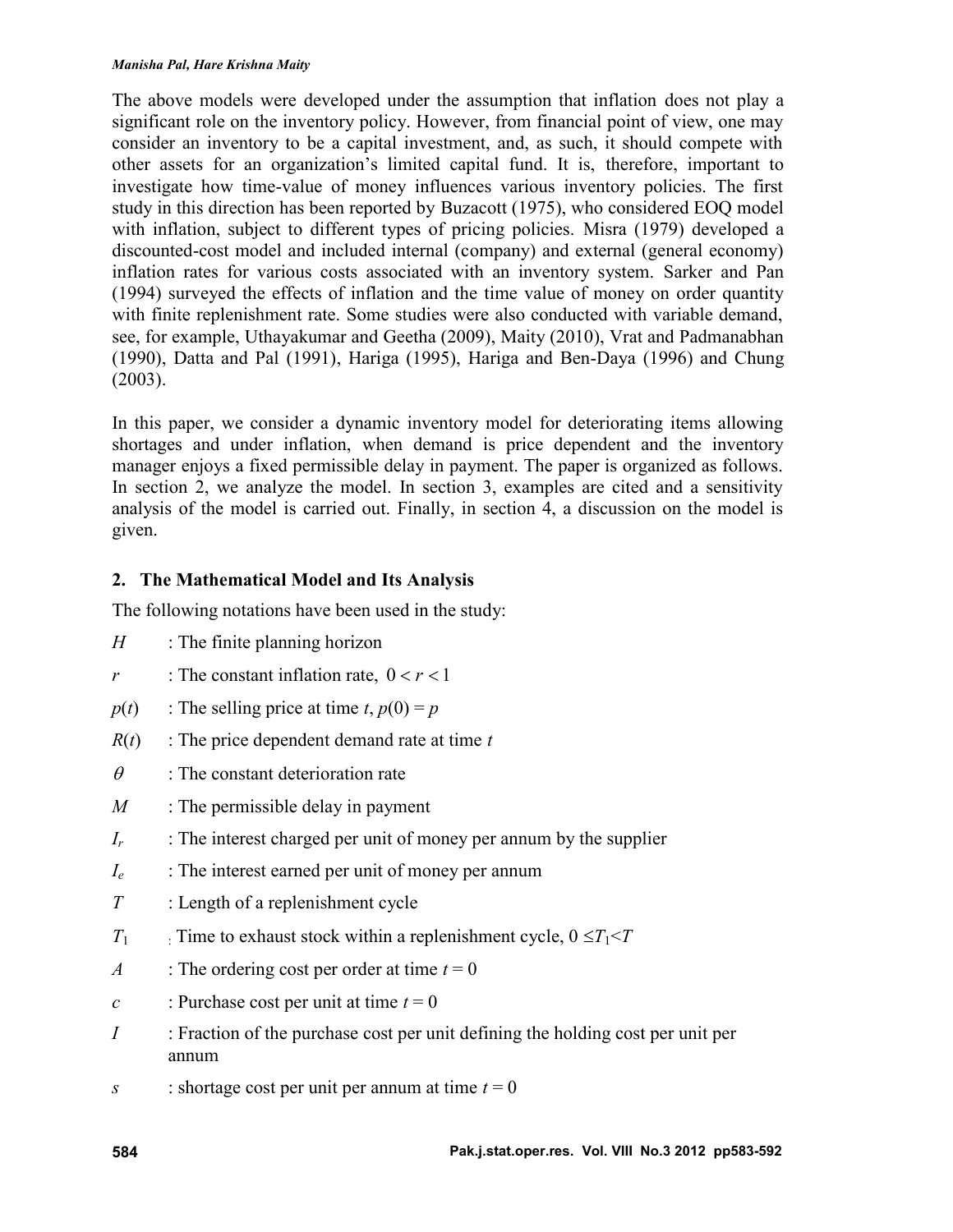The demand rate at time *t* is given by

$$
R(t) = a - bpe^{rt}, \quad t \leq \frac{1}{r} \log\left(\frac{a}{bp}\right)
$$

$$
= 0, \text{ for } t > \frac{1}{r} \log\left(\frac{a}{bp}\right),
$$

where  $a, b \geq 0$ ...

We take the length *H* of the planning horizon to be such that the demand rate at the end of the planning horizon remains non-negative, that is,  $H \leq \frac{1}{r} \log \left( \frac{a}{bp} \right)$ . This may also be  $\begin{array}{ccc} \n\end{array}$  $\left(\overline{bp}\right)$ . This may also be  $\leq$   $\frac{1}{2} \log \left( \frac{a}{b} \right)$ . This may also be *bp*  $a \mid$  This may also be  $r \left( bp \right)$  $H \leq -\log \frac{u}{t}$ . This may also be ensured by taking  $a \rightarrow b$ .

We assume that the planning horizon is divided into *n* reorder intervals of length *T*, so that we have  $H = nT$ . Further, the costs and selling price during a reorder cycle is assumed to remain the same as that at the beginning of the cycle. Thus, the price in the  $s<sup>th</sup>$ cycle is given by  $pe^{r(s-1)T}$ , and hence the demand rate is

$$
R(t) = a - bpe^{r(s-1)T}, (s-1)T \le t < sT, 1 \le s \le n.
$$

The inventory policy is to place an order at the beginning of each reorder interval, and the order quantity is just sufficient to meet the backorders in the previous period and the demand during the first  $T_1$  units of time in the current period.

Let,  $I_s(t)$  denote the inventory level at time point *t* in the  $s<sup>th</sup>$  cycle,  $1 \leq s \leq n$ . Since depletion of stock occurs owing to demand and deterioration, the following differential equations define transitions in inventory:

$$
\frac{dI_s(t)}{dt} + \theta I_s(t) = -a + bpe^{r(s-1)T}, \ 0 \le t \le T_1 \ 1 \le s \le n
$$
\n
$$
\frac{dI_{s-1}(t)}{dt} = -a + bpe^{r(s-1)T}, \ T_1 \le t \le T \ 1 \le s \le n
$$
\nwhere  $I_s(T_1) = 0$ , for  $1 \le s \le n$ .

Solving the differential equations, we get

$$
I_s(t) = \begin{cases} \frac{D_s}{\theta} \left( 1 - e^{\theta(T_1 - t)} \right) & 0 \le t \le T_1, 1 \le s \le n \\ D_s(t - T_1), & T_1 \le t \le T, 1 \le s \le n, \end{cases}
$$
\nwhere  $D_s = -a + bpe^{r(s-1)T}$ .

The different costs incurred during the planning horizon are as follows:

(i) Total ordering cost:

$$
A_H(T, T_1) = A + Ae^{rT} + \dots + Ae^{r(n-1)T}
$$
  
=  $A \frac{e^{rH} - 1}{e^{rT} - 1}$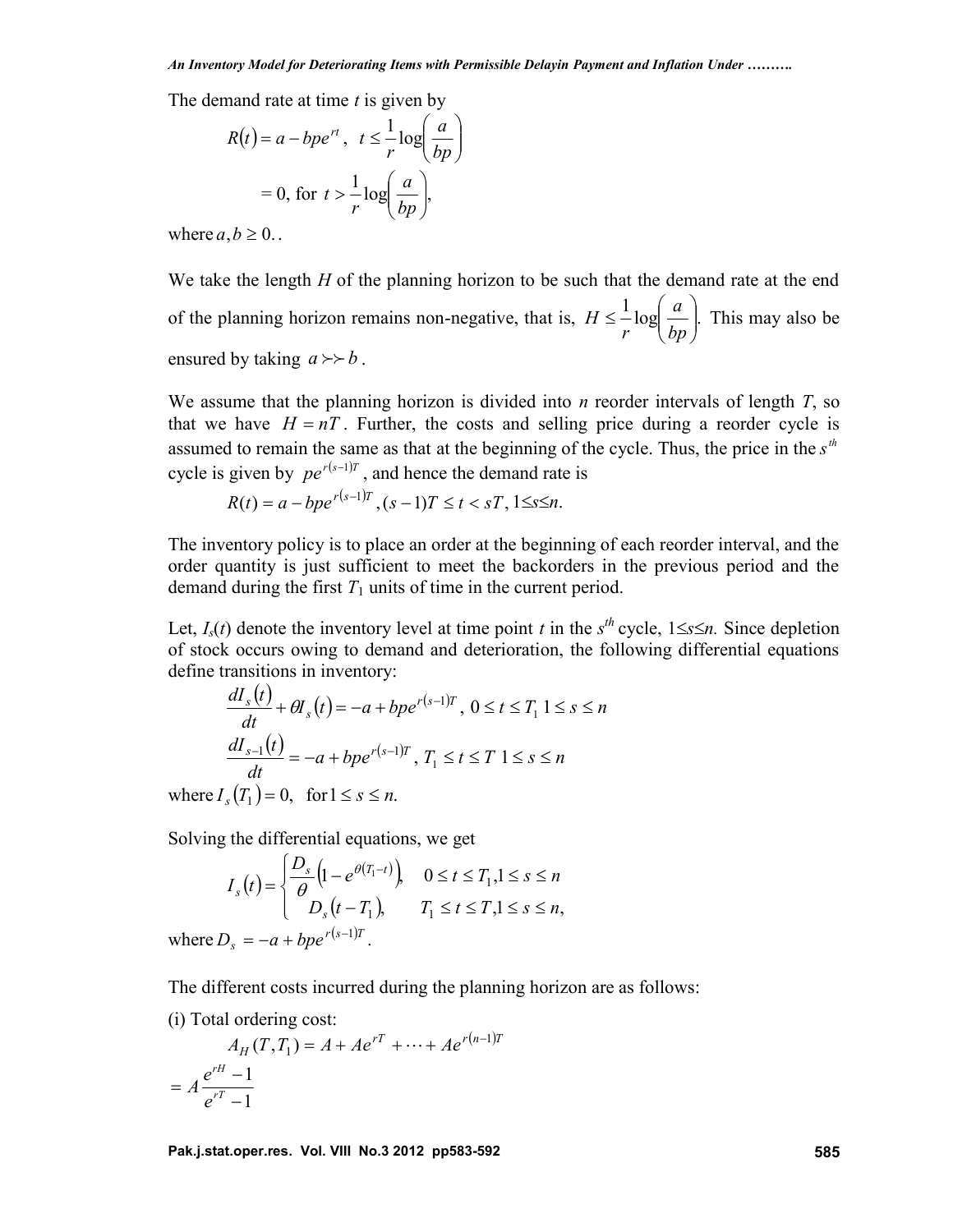(ii) Total purchasing cost:

Manisha Pat, Hare Krishna Maity

\n(ii) Total purchasing cost:

\n
$$
C_H(T, T_1) = cI_0(0) + ce^{rT} \left( I_1(0) + \int_{T_1}^T (a - bp) dt \right) + \dots + ce^{r(n-1)T} \left( I_{n-2}(0) + \int_{T_1}^T (a - bpe^{r(n-1)T}) dt \right)
$$
\n
$$
= \frac{c}{\theta} \left( e^{tT_1} - 1 \right) \left( a \frac{e^{rH} - 1}{e^{rT} - 1} - bp \frac{e^{2rH} - 1}{e^{2rT} - 1} \right) + c(T - T_1) \left( a \frac{e^{rH - rT} - 1}{e^{rT} - 1} - bp \frac{e^{2rH - 2rT} - 1}{e^{2rT} - 1} \right)
$$
\n(iii) Total holding cost:

\n
$$
K_H(T, T_1) = I_c \left[ I_0(t) dt + Ice^{rT} \right] I_1(t) dt + \dots + Ice^{r(n-1)T} \left[ I_{n-1}(t) dt \right]
$$

(iii) Total holding cost:

$$
K_H(T, T_1) = I_c \int_0^{T_1} I_0(t)dt + Ice^{rT} \int_0^{T_1} I_t(t)dt + \dots + Ice^{r(n-1)T} \int_0^{T_1} I_{n-1}(t)dt
$$
  
=  $\frac{Ic}{\theta^2} (e^{\theta T_1} - \theta T_1 - 1) \left( a \frac{e^{rH} - 1}{e^{rT} - 1} - bp \frac{e^{2rH} - 1}{e^{2rT} - 1} \right)$ 

(iv) Total deterioration cost:

$$
D_H(T, T_1) = \theta c \int_0^{T_1} I_0(t) dt + \theta c e^{rT} \int_0^{T_1} I_t(t) dt + \dots + \theta c e^{r(n-1)T} \int_0^{T_1} I_{n-1}(t) dt
$$
  
=  $\frac{c}{\theta} \left( e^{\theta T_1} - \theta T_1 - 1 \right) \left( a \frac{e^{rH} - 1}{e^{rT} - 1} - bp \frac{e^{2rH} - 1}{e^{2rT} - 1} \right)$ 

(v) Total shortage cost:

$$
S_H(T, T_1) = -s \Big( I_0(T) + e^{rT} I_1(T) + \dots + e^{r(n-1)T} I_{n-1}(T) \Big)
$$
  
=  $s(T - T_1) \Big( a \frac{e^{rH} - 1}{e^{rT} - 1} - bp \frac{e^{2rH} - 1}{e^{2rT} - 1} \Big)$ 

(v) Total selling price:

$$
P_H(T, T_1) = p \int_0^{T_1} (a - bp) dt + p e^{rT} \left( \int_0^{T_1} (a - b p e^{rT}) dt - I_0(T) \right)
$$
  
+ ... + p e<sup>r(n-1)T</sup>  $\left( \int_0^{T_1} (a - b p e^{r(n-1)T}) dt - I_{n-2}(T) \right)$   
=  $p T_1 \left( a \frac{e^{rH} - 1}{e^{rT} - 1} - b p \frac{e^{2rH} - 1}{e^{2rT} - 1} \right) - p e^{rT} (T - T_1) \left( a \frac{e^{rH - rT} - 1}{e^{rT} - 1} - b p \frac{e^{2rH - 2rT} - 1}{e^{2rT} - 1} \right)$ 

(vi) Total interest earned:

Since the inventory manager can earn revenue by selling his goods when  $M \leq T_1$ , we have

$$
IE_H(T, T_1) = \text{total interest earned during } (0, H)
$$
  
=  $pI_e \int_0^{T_1} (a - bp)(T_1 - t)dt + pI_e e^{rT} \int_0^{T_1} (a - bpe^{rT})(T_1 - t)dt$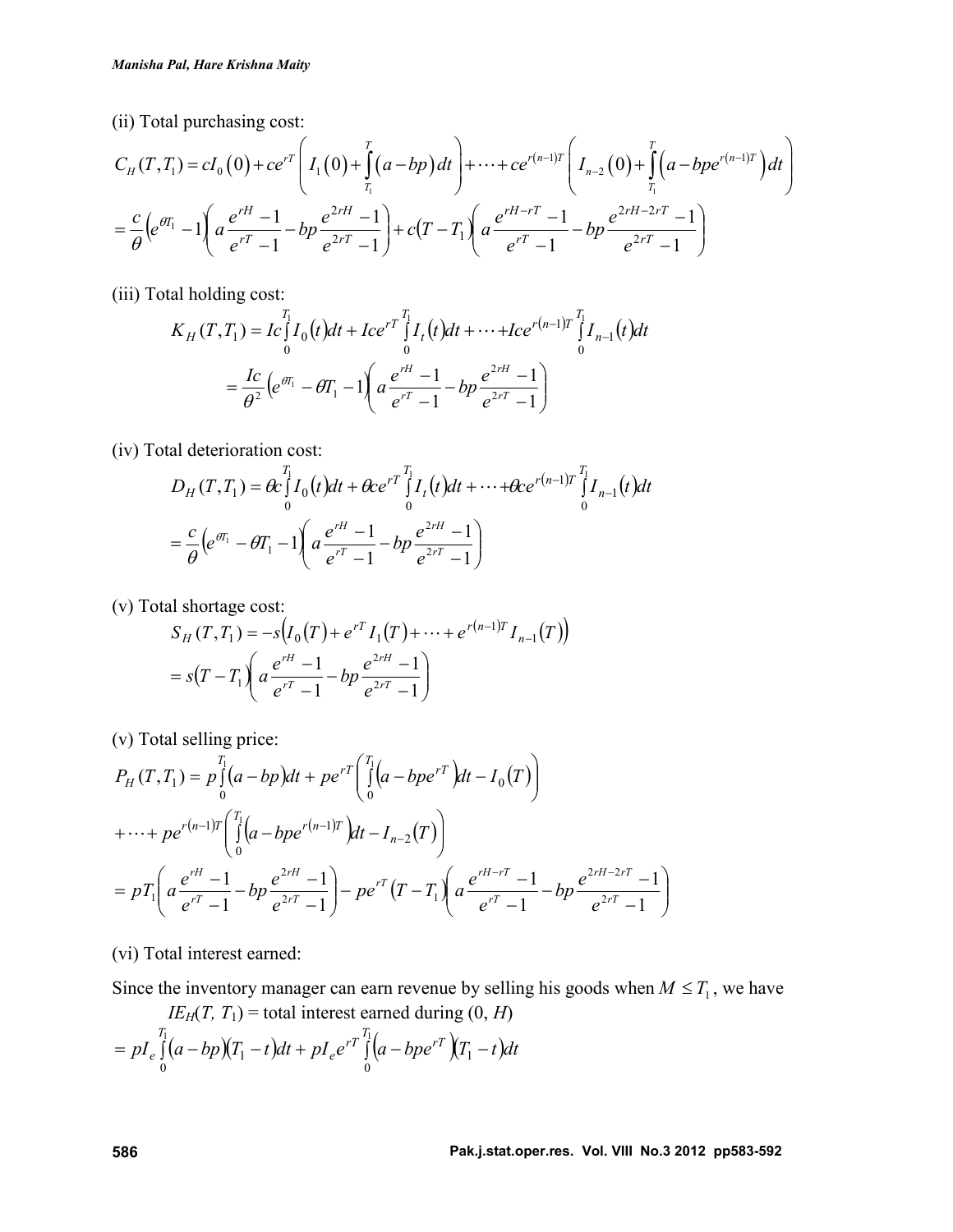+ ... + 
$$
pI_e e^{r(n-1)T} \int_0^T \left( a - bpe^{r(n-1)T} \right) (T_1 - t) dt
$$
, when  $M \le T_1$   
\n= 0,  
\nwhen  $M \ge T_1$   
\n=  $pI_e \frac{T_1^2}{2} \left( a \frac{e^{rH} - 1}{e^{rT} - 1} - bp \frac{e^{2rH} - 1}{e^{2rT} - 1} \right)$ , when  $M \le T_1$   
\n= 0,  
\nwhen  $M \ge T_1$ 

(vii) Total interest payable:

$$
IP_H(T, T_1) = cI_r \int_{M}^{T_1} I_0(t)dt + cI_r e^{rT} \int_{M}^{T_1} I_1(t)dt + \dots + cI_r e^{(n-1)rT} \int_{M}^{T_1} I_{n-1}(t)dt
$$
  
\n
$$
= \frac{cI_r}{\theta} \Big( e^{\theta(T_1 - M)} - \theta(T_1 - M) - 1 \Bigg( a \frac{e^{rH} - 1}{e^{rT} - 1} - bp \frac{e^{2rH} - 1}{e^{2rT} - 1} \Bigg), \text{ when } M \leq T_1
$$
  
\n
$$
= cI_r \Bigg( \int_{0}^{T_1} (a - bp)(T_1 - t)dt + \int_{T_1}^{M} (a - bp)(M - t)dt \Bigg)
$$
  
\n
$$
+ cI_r e^{rT} \Bigg( \int_{0}^{T_1} (a - bpe^{rT})(T_1 - t)dt + \int_{T_1}^{M} (a - bpe^{rT})(M - t)dt \Bigg)
$$
  
\n
$$
+ \dots + cI_r e^{r(n-1)r} \Bigg( \int_{0}^{T_1} (a - bpe^{r(n-1)r})(T_1 - t)dt + \int_{T_1}^{M} (a - bpe^{r(n-1)r})(M - t)dt \Bigg)
$$

$$
= cI_r \left( a \frac{e^{rH} - 1}{e^{rT} - 1} - bp \frac{e^{2rH} - 1}{e^{2rT} - 1} \right) \left( \frac{T_1^2}{2} + \frac{(M - T_1)^2}{2} \right), \text{ when } M \ge T_1.
$$

Hence, the total profit made in the interval  $[0, H]$  is:

$$
C^{M}(T, T_{1}) = C_{1}^{M}(T, T_{1}), \text{ for } M \leq T_{1}
$$
  
=  $C_{2}^{M}(T, T_{1}), \text{ for } M \geq T_{1},$ 

where

$$
C_{1}^{M}(T, T_{1}) = [pT_{1} + pI_{e} \frac{T_{1}^{2}}{2} - (e^{\theta T_{1}} - \theta T_{1} - 1) \frac{Ic}{\theta^{2}} + \frac{c}{\theta} - \frac{cI_{r}}{\theta} (e^{\theta (T_{1} - M)} - \theta (T_{1} - M) - 1)
$$
  

$$
-s(T - T_{1}) - \frac{c}{\theta} (e^{\theta T_{1}} - 1) \left[ a \frac{e^{rH} - 1}{e^{rT} - 1} - bp \frac{e^{2rH} - 1}{e^{2rT} - 1} \right]
$$
  

$$
-(T - T_{1})(c + pe^{rT}) \left( a \frac{e^{rH - rT} - 1}{e^{rT} - 1} - bp \frac{e^{2rH - 2rT} - 1}{e^{2rT} - 1} \right) - A \frac{e^{rH} - 1}{e^{rT} - 1}
$$
  

$$
C_{2}^{M}(T, T_{1}) = [pT_{1} - cI_{r} \left( \frac{T_{1}^{2}}{2} + \frac{(M - T_{1})^{2}}{2} \right) - (e^{\theta T_{1}} - \theta T_{1} - 1) \left( \frac{Ic}{\theta^{2}} + \frac{c}{\theta} \right)
$$

**Pak.j.stat.oper.res. Vol. VIII No.3 2012 pp583-592 587**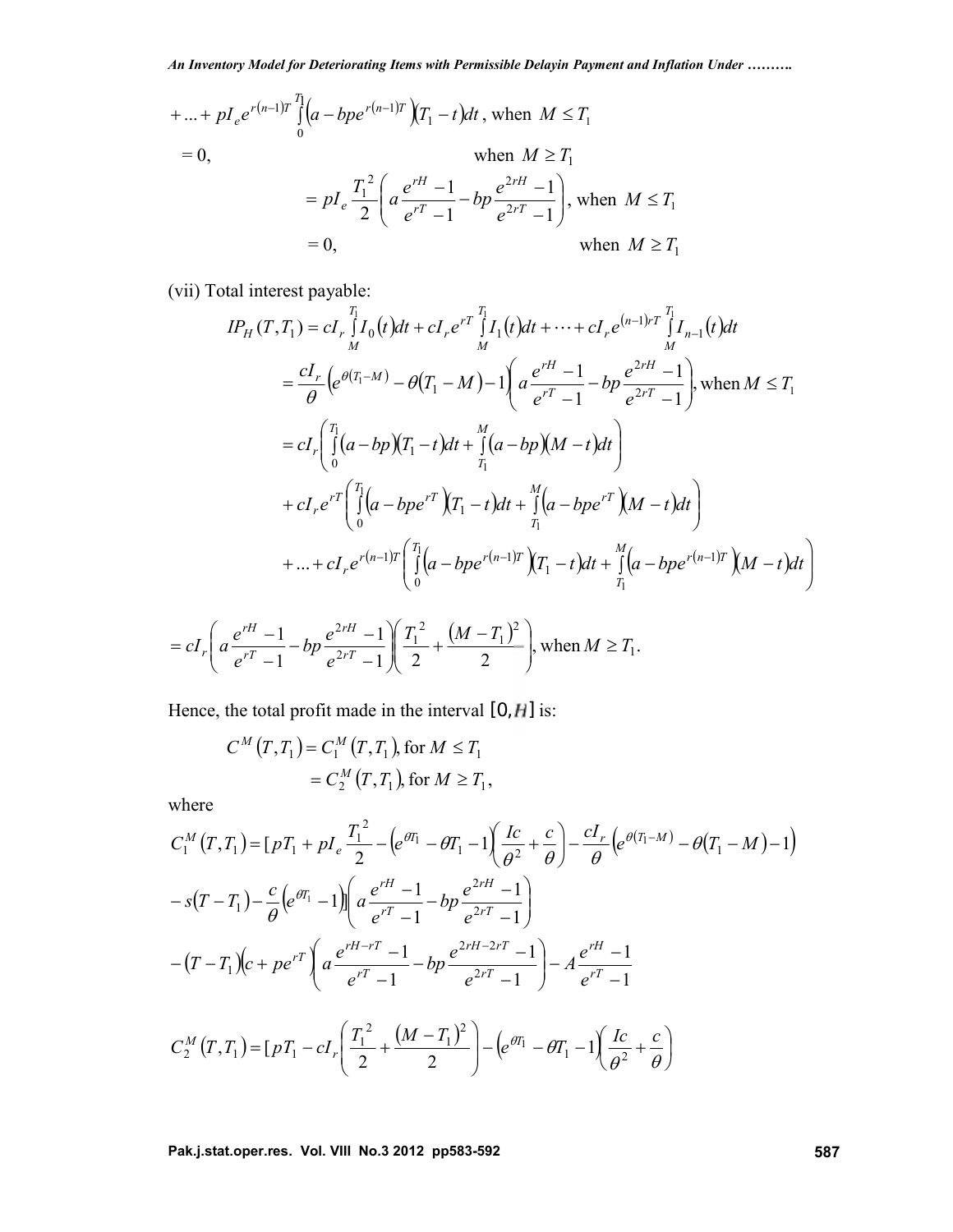$$
-\frac{cI_r}{\theta} \left(e^{\theta(T_1-M)} - \theta(T_1-M) - 1\right) - s(T-T_1) - \frac{c}{\theta} \left(e^{\theta T_1} - 1\right) \left(a\frac{e^{rH}-1}{e^{rT}-1} - bp\frac{e^{2rH}-1}{e^{rT}-1}\right) - (T-T_1)\left(c + pe^{rT}\left(a\frac{e^{rH-rT}-1}{e^{rT}-1} - bp\frac{e^{2rH}-2rT}{e^{rT}-1} - 1\right) - A\frac{e^{rH}-1}{e^{rT}-1}
$$

**Lemma 1**: Both  $C_1^M(T,T_1)$  and  $C_2^M(T,T_1)$  are decreasing function of *I* and *s*, for fixed *T*<sup>1</sup> and *T.*

**Proof:** We have,  $\frac{(T_1,T)}{(T_1,T)} = -\frac{c}{c^2} \left( e^{i T_1} - \theta T_1 - 1 \right) a \frac{e^{rH} - 1}{r} - b p \frac{e^{2rH} - 1}{r} \le 0$  $1)$  $\left(1\right)$   $\leq$  0 1  $e^{2rT}-1$  $\frac{1}{1} \left( \frac{1}{2} \right) = -\frac{c}{c^2} \left( e^{\theta T_1} - \theta T_1 - 1 \right) \left( a \frac{e^{rH} - 1}{r} - bp \frac{e^{2rH} - 1}{r} \right) \le 0$  $2rT \quad 1$  |  $\equiv$   $\sim$  $2rH \quad 1$  $\frac{1}{\partial I} \left( \frac{1}{2} \right)^{1/2} = -\frac{C}{\theta^2} \left( e^{\theta T_1} - \theta T_1 - 1 \right) \left( a \frac{C}{e^{rT} - 1} - bp \frac{C}{e^{2rT} - 1} \right) \leq 0$  $\frac{1}{2}$  $\left( \int_{0}^{a} \frac{e^{rT}-1}{e^{rT}-1} - \int_{0}^{a} e^{2rT}-1 \right) \leq 0$  $\left(e^{rH}-1\right)e^{2rH}-1$  $\left( -1 \right)$  $(-bp \frac{e^{2rH} - 1}{2r}) \le 0$  $-1$   $e^{2rT}-1$   $-1$  $=-\frac{c}{c^2}\left(e^{\theta T_1}-\theta T_1-1\right)a\frac{e^{rH}-1}{r-1}-bp\frac{e^{2rH}-1}{r-1}\geq 0$  $\partial I$   $\theta^2$   $\theta^2$   $\theta^2$   $\theta^T-1$  $\partial C_1^M(T_1,T)$  c  $\int_{\partial T_1}^T$  or  $\int_{\partial T}^T$   $e^{rH}$ *rT*  $rH$  1)  $rT$  1  $\frac{\partial P}{\partial r^T}$  1  $\frac{\partial P}{\partial r}$  $\frac{d^{M}(T_{1},T)}{\partial T} = -\frac{c}{\theta^{2}}\Big(e^{\theta T_{1}}-\theta T_{1}-1\Bigg(a\frac{e^{rH}-1}{e^{rT}-1}-bp\frac{e^{2rH}-1}{e^{2rT}-1}\Bigg) \leq 0$  $\frac{c}{c^2}$   $(e^{tT_1} - \theta T_1 - 1)$   $\frac{e^{rt} - 1}{r} - bp \frac{e^{2rt} - 1}{r} \le 0$  $I \qquad \theta^2$   $\qquad \qquad$   $I \qquad \qquad$  $\frac{C_1^M(T_1, T)}{T_1} = -\frac{c}{T_1} \left(e^{tT_1} - \theta T_1 - 1\right) a \frac{e^{rH} - 1}{T_1} - b r \frac{e^{2rH} - 1}{T_1}$  $\theta$ θ.  $\left(\frac{T_1, T}{T_1}\right) = -\frac{c}{c^2} \left(e^{\theta T_1} - \theta T_1 - 1\right) a \frac{e^{rH} - 1}{r} - bp \frac{e^{2rH} - 1}{r} \le 0$ 1)  $\left(1\right)$   $\geq 0$ 1  $e^{2rT}-1$ )  $\frac{1}{1} \frac{1}{1} = -\frac{c}{1} \left( e^{\theta T_1} - \theta T_1 - 1 \right) a \frac{e^{rH} - 1}{1} - bp \frac{e^{2rH} - 1}{2r} \le 0$  $2rT \quad 1$  |  $\sim$  $2rH \qquad 1$  $\frac{2}{\partial I} \left( \frac{a_{11}}{I} + \frac{b_{12}}{I} \right) = -\frac{c}{\theta^{2}} \left( e^{\theta T_{1}} - \theta T_{1} - 1 \right) \left( a \frac{e^{T_{1}} - 1}{e^{T_{1}} - 1} - b p \frac{e^{T_{1}} - 1}{e^{2T_{1}} - 1} \right) \leq 0$  $\frac{1}{2}$  $\left( \frac{a \frac{rT}{e^{rT}-1} - op}{e^{2rT}-1} \right) \leq 0$  $\left(e^{rH}-1\right)e^{2rH}-1$  $\left( -1 \right)$  $(-bp \frac{e^{2rH} - 1}{2r}) \le 0$  $-1$   $e^{2rT}-1$  $=-\frac{c}{c^2}\left(e^{\theta T_1}-\theta T_1-1\right)a\frac{e^{rH}-1}{r}-bp\frac{e^{2rH}-1}{r} \ge 0$  $\partial I$   $\theta^2$   $\theta^2$   $\theta^r - 1$  $\partial C_2^M(T_1,T)$  c  $\int_{\partial T_1}^T$  or  $\int_{\partial T}^T$   $e^{rH}$ *rT*  $rH \sim 1$  $rT$  1  $\left| \begin{array}{cc} r & r \\ r & r \end{array} \right|$  1  $\left| \begin{array}{cc} r & r \\ r & r \end{array} \right|$  $\frac{d^M}{d^M} \left( \frac{T_1}{T_1}, \frac{T}{T_2} \right) = -\frac{c}{\theta^2} \left( e^{\theta T_1} - \theta T_1 - 1 \right) \left( a \frac{e^{rH} - 1}{e^{rT} - 1} - bp \frac{e^{2rH} - 1}{e^{2rT} - 1} \right) \le 0$  $\frac{c}{c^2}$   $\left(e^{tT_1}-\theta T_1-1\right)$   $\frac{e^{rt}-1}{r}$   $-bp\frac{e^{2rt}-1}{r}$   $\leq 0$  $I \qquad \theta^2$   $\qquad \qquad$   $\qquad \qquad$   $\qquad \qquad$   $\qquad$  $\frac{C_2^M(T_1, T)}{T_1} = -\frac{c}{T_1} \left( e^{tT_1} - \theta T_1 - 1 \right) a \frac{e^{rH} - 1}{T_1} - b \theta \frac{e^{2rH} - 1}{T_1}$  $\theta$  $\theta$ and,  $\left(\frac{(T_1,T)}{(T_1,T)}\right) = -(T-T_1)\left(a\frac{e^{rH}-1}{rT_1}-bp\frac{e^{2rH}-1}{rT_1}\right) \leq 0$ 1) 1  $e^{2rT}-1$ )  $(T)$   $(r - r)^{\frac{1}{2}} e^{rt} - 1$   $\frac{1}{2} e^{2rt} - 1$   $\frac{1}{2} e^{2rt}$  $2rT \quad 1$  |  $\equiv$   $\sim$  $2rH \qquad 1$  $\frac{1}{1} \frac{d}{dx} \left( T_1, T \right) = -(T - T_1) \left( a \frac{e^{rH} - 1}{e^{rT} - 1} - bp \frac{e^{2rH} - 1}{e^{2rT} - 1} \right) \leq 0$  $\int$  $\left( \frac{a \frac{rT}{e^{rT}-1} - op}{e^{2rT}-1} \right) \leq 0$  $\left(a\frac{e^{rH}-1}{e^{rH}-1}-bp\frac{e^{2rH}-1}{e^{rH}-1}\right)\leq 0$  $\left( -1 \right)$  $-1$   $e^{2rT}-1$  $= -(T-T_1) \left( a \frac{e^{rH}-1}{r}-bp \frac{e^{2rH}-1}{r} \right) \leq 0$  $\partial s$   $\left(1 + \frac{1}{2}\right) \left(\frac{u}{e^{rT}} - 1\right)$   $\left(\frac{v}{e^{2rT}} - 1\right)$  $\partial C_1^M(T_1,T)$  (x x)  $e^{rH}-1$ ,  $e^{r}$ *rT*  $rH \sim 1$  $rT$  1  $\frac{c}{r^2}$   $\frac{2r}{r^2}$  1  $\frac{1}{r^2}$  $\frac{M}{\epsilon}$  $\left(\frac{F_1}{F_2}, T\right)$  =  $-\left(T - T_1\right)\left(a\frac{e^{rH} - 1}{e^{rT} - 1} - bp\frac{e^{2rH} - 1}{e^{2rT} - 1}\right) \le 0$  $\left[T-T_1\right] \left(a \frac{e^{rH}-1}{r}-bp \frac{e^{2rH}-1}{2r} \right] \leq 0$ *s*  $e^{rT}-1$  $C_1^M(T_1, T)$   $(T_1, T)$   $e^{rH} - 1$   $e^{2rH} - 1$   $\geq 0$ 

$$
\frac{\partial C_2^M(T_1, T)}{\partial s} = -(T - T_1) \left( a \frac{e^{rH} - 1}{e^{rT} - 1} - bp \frac{e^{2rH} - 1}{e^{2rT} - 1} \right) \le 0
$$

Thus, the total profit decreases with increase in the inventory holding cost and the shortage cost.

**Lemma2**:  $C_1^M(T,T_1)$  and  $C_2^M(T,T_1)$  are both concave in  $T_1$ , for given  $T$ .

Proof: We have

$$
\frac{\partial^2 C_1^M(T_1, T)}{\partial T_1^2} = -\left(a\frac{e^{rH} - 1}{e^{rT} - 1} - bp\frac{e^{2rH} - 1}{e^{2rT} - 1}\right) \frac{T^2}{H} \left(ce^{\theta T} (I + 2) + cI_r e^{\theta (T_1 - M)} - pI_e\right) \le 0, \text{ since}
$$
\n
$$
\left(a\frac{e^{rH} - 1}{e^{rT} - 1} - bp\frac{e^{2rH} - 1}{e^{2rT} - 1}\right) \ge 0 \text{ and } \left(ce^{\theta T} (I + 2) + cI_r e^{\theta (T_1 - M)} - pI_e\right) \ge 0.
$$

Hence  $C_1^M(T_1, T)$  is a concave function of  $T_1$ , for given  $T$ .

Similarly it can be shown that  $C_2^M(T_1, T)$  is concave in  $T_1$ , for given  $T$ .

The optimal values of  $(T_1, T)$  are obtained so as to maximize  $C^M(T_1, T)$ .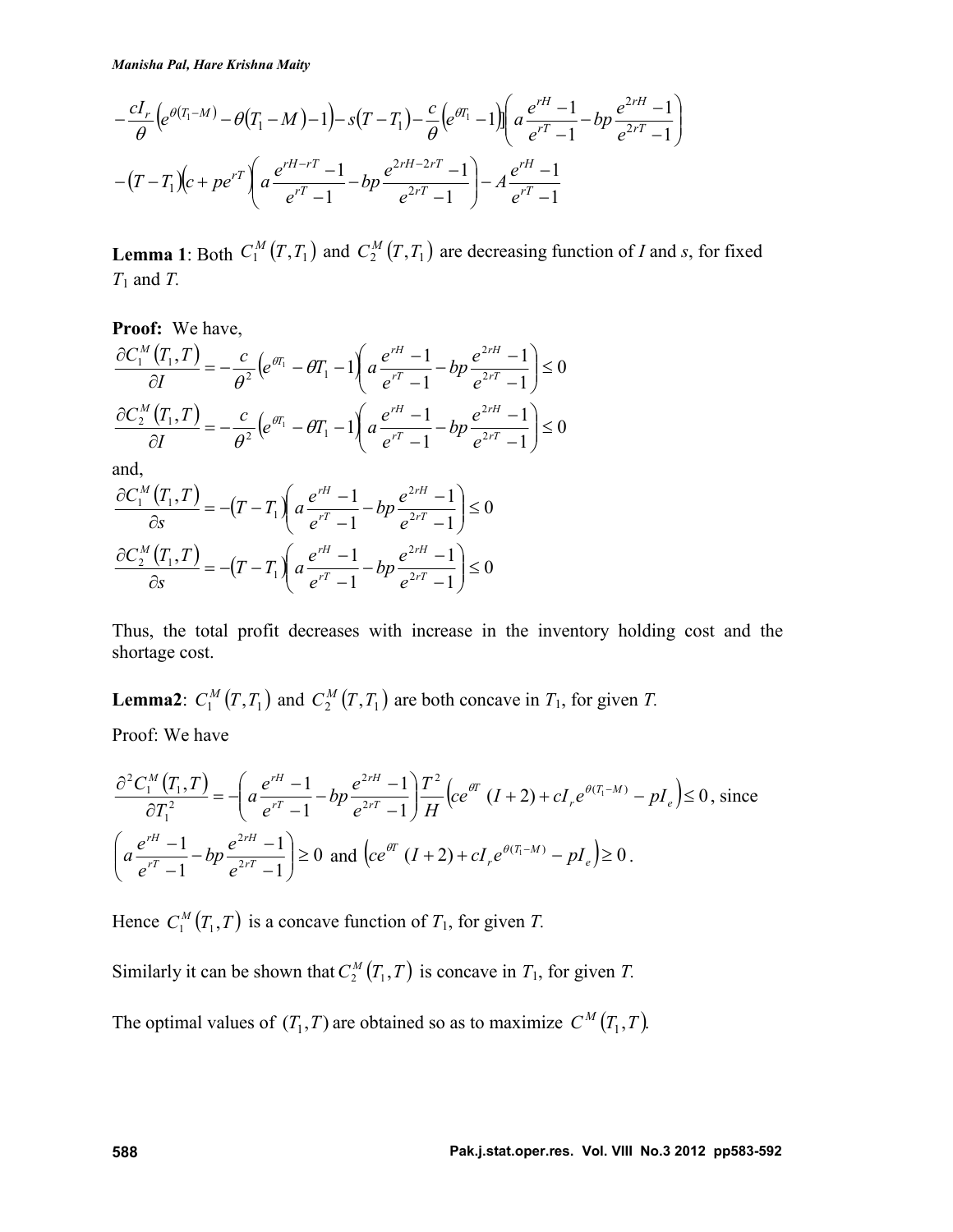It may be noted that the optimal values of  $(T_1, T)$  maximizing  $C_1^M(T_1, T)$  satisfy  $\frac{(T,T_1)}{T_1}$  = 0 and  $\frac{\partial C_1^M(T,T_1)}{\partial T_1}$  = 0, which reduce to  $1$   $U1$  $\frac{1}{2}$   $\frac{(1,1)}{1}$  = 0 and  $\frac{0.01}{2}$   $\frac{(1,1)}{1}$  = 0, which reduce to the  $\partial T_1$   $\partial T$   $\partial T$  $\partial C_1^M(T,T_1)$   $\partial C_1^M(T,T_1)$  $T_1$   $\partial T$  $C_1^M(T,T_1)$  and  $\partial C_1^M(T,T_1)$  a which reduce to and  $\frac{\partial C_1^M(T, T_1)}{\partial T} = 0$ , which reduce to the following equation  $\partial T$  , which cannot is the contract  $\partial T$  $\partial C_1^M(T,T_1)$  0 1 1 1 1 1 0 *T*  $C_1^M(T,T_1)$  0 which reduce to the following equation , which reduce to the following equations:  $\int$  $\sqrt{2}$  $\left(\frac{a}{e^{rT}-1}-op\frac{er}{e^{2rT}-1}\right)$  $\left(e^{rH}-1\right)$ ,  $e^{2rH}-1$ )  $-1$ )  $(-bp \frac{e^{2rH}-1}{2r})$  $-1$   $e^{2rT}-1$  $-1$ ,  $e^{2rH}-1$ )  $\int$  $\big)$  $\left(\frac{a-rT}{e^{rT}-1}-bp\right)^{r}$   $\frac{e^{2rT}-1}{e^{2rT}-1}$  $\left(e^{rH-rT}-1\right)$   $e^{2rH-2rT}-1$  $-1$  )  $(-bp \frac{e^{2rH-2rT}-1}{2rT})$  $-1$   $e^{2rT}-1$  $+ pe^{rT} \int a \frac{e^{rH-rT}-1}{r} - bp \frac{e^{2rH-2rT}-1}{r}$  $+I_{r}e^{-\theta M}+\frac{I}{c}e^{\theta I_{1}}-pI_{\rho}T_{1}-(cI_{r}+p+s)=-\frac{(cI_{r}+p+s)}{(cI_{r}+p+s)}$  $-rT$  1  $2rH-2rT$  1  $-\theta M$   $I_{\alpha} \theta T_1$   $I T$   $\theta I$ 1 ) 1) and the same state of the same state of the same state of the same state of the same state of the same state of the same state of the same state of the same state of the same state of the same state of the same state of 1  $e^{2r_1}-1$ 1  $e^{2rH}-1$ 1  $e^{2rt}-1$ 1)  $(c + pe^{rT})\left(a\frac{e^{rH-rT}-1}{r}-bp\frac{e^{2rH-2rT}-1}{2r}\right)$  $(2 + I_r e^{-\theta M} + \frac{1}{e})e^{\theta I_1} - pI_eT_1 - (cI_r + p + s) =$  $2rT \quad 1$  $2rH \quad 1$  $2rT \quad 1$  $2rH-2rT \quad 1$ 1 1  $\int$ *rT*  $\int$  $rH \sim 1$  $rT$  1  $\frac{\partial P}{\partial 2rT}$  1  $e^{rT}-1$   $e^{2rT}-1$  $rH-2rT$  1  $rT$  1  $^{\circ}P$   $_{\circ}2rT$  1  $\int_{rT} \int_{\alpha} e^{rH-rT} - 1$   $\int_{\alpha} e^{2rH-2rT} - 1$  $e^{M} + \frac{I}{a}e^{H_1} - pI_eT_1 - (cI_r + p + s) =$  $\int e^{e^{tH}-1} e^{e^{tH}-1} e^{e^{tH}-1}$ <br>  $\left( a \frac{e^{rH}-1}{e^{rT}-1} - b p \frac{e^{2rH}-1}{e^{2rT}-1} \right)$  $a\frac{e^{rH}-1}{r} - bp\frac{e^{2rH}-1}{r}$  $e^{2rT}-1$  )  $bp \frac{e^{2rH-2rT}-1}{2rT}$  $e^{rT}-1$   $e^{2rT}-1$  $c + pe^{rT}$ )  $\left( a \frac{e^{rH-rT}-1}{rT} - bp \frac{e^{2rH-2rT}-1}{rT} \right)$  $c(2 + I_r e^{-\theta M} + \frac{I}{c})e^{\theta I_1} - pI_e T_1 - (cI_r + p + s) = \frac{e^{rI} - 1}{(e^{rI} - 1)^{rI}}$  $\theta$ (2.1)

$$
(T - T_1)(c + pe^{rT}) \left( a \frac{re^{rH - rT} (e^{rT} - 1) + (e^{rH - rT} - 1)re^{rT}}{(e^{rT} - 1)^2} - 2rbp \frac{e^{rH - rT} (e^{2rT} - 1) + (e^{2rH - 2rT} - 1)e^{2rT}}{(e^{2rT} - 1)^2} \right)
$$
  
\n
$$
[pT_1 + pl_e \frac{T_1^2}{2} - (e^{\theta T_1} - \theta T_1 - 1) \left( \frac{Ic}{\theta^2} + \frac{c}{\theta} \right) - \frac{cI_r}{\theta} (e^{\theta (T_1 - M)} - \theta (T_1 - M) - 1) - s(T - T_1)
$$
  
\n
$$
- \frac{c}{\theta} (e^{\theta T_1} - 1) \left( a \frac{e^{rH} - 1}{(e^{rT} - 1)^2} re^{rT} - bp \frac{e^{2rH} - 1}{(e^{2rT} - 1)^2} 2re^{2rT} \right) - (c + pe^{rT}) \times
$$
  
\n
$$
\left( a \frac{e^{rH - rT} - 1}{e^{rT} - 1} - bp \frac{e^{2rH - 2rT} - 1}{e^{2rT} - 1} \right) - pre^{rT} (T - T_1) \left( a \frac{e^{rH - rT} - 1}{e^{rT} - 1} - bp \frac{e^{2rH - 2rT} - 1}{e^{2rT} - 1} \right)
$$
  
\n
$$
- A \frac{e^{rH} - 1}{(e^{rT} - 1)^2} re^{rT} \left( a \frac{e^{rH} - 1}{e^{rT} - 1} - bp \frac{e^{2rH} - 1}{e^{2rT} - 1} \right)^{-1} = s.
$$
  
\n(2.2)

Similarly, the optimal values of  $(T_1, T)$  maximizing  $C_2^M(T_1, T)$  satisfy  $\frac{\partial C_1^M(T, T_1)}{\partial T} = 0$ 1  $\frac{1}{2}$   $\frac{(1,1)}{1}$  = 0  $\partial T_1$  $\partial C_1^M(T,T_1)$  $T_1$  $C_1^M(T,T_1)$ and  $\frac{\partial C_1^M(T,T_1)}{\partial T} = 0$ , which reduce to the following equation  $\partial T$  , which reduce to the rond  $\theta$  $\partial C_1^M(T,T_1)$  0 1:1 1 1 1  $\Omega$ *T*  $C_1^M(T,T_1)$   $\qquad$   $\qquad$   $\qquad$   $\qquad$   $\qquad$   $\qquad$   $\qquad$   $\qquad$   $\qquad$   $\qquad$   $\qquad$   $\qquad$   $\qquad$   $\qquad$   $\qquad$   $\qquad$   $\qquad$   $\qquad$   $\qquad$   $\qquad$   $\qquad$   $\qquad$   $\qquad$   $\qquad$   $\qquad$   $\qquad$   $\qquad$   $\qquad$   $\qquad$   $\qquad$   $\qquad$   $\qquad$   $\qquad$   $\qquad$   $\qquad$ , which reduce to the following equations:

$$
p + s - c[I_r(M - 1) - 1 - \frac{I}{\theta}] + cT_1(I + \theta) - ce^{\theta T_1} \left(2 + \frac{I}{\theta} + I_r e^{-\theta M}\right)
$$
  
= 
$$
\left(c + pe^{rT}\right) \frac{\left(a\frac{e^{rH - rT} - 1}{e^{rT} - 1} - bp\frac{e^{2rH - 2rT} - 1}{e^{2rT} - 1}\right)}{\left(a\frac{e^{rH} - 1}{e^{rT} - 1} - bp\frac{e^{2rH} - 1}{e^{2rT} - 1}\right)}
$$
(2.3)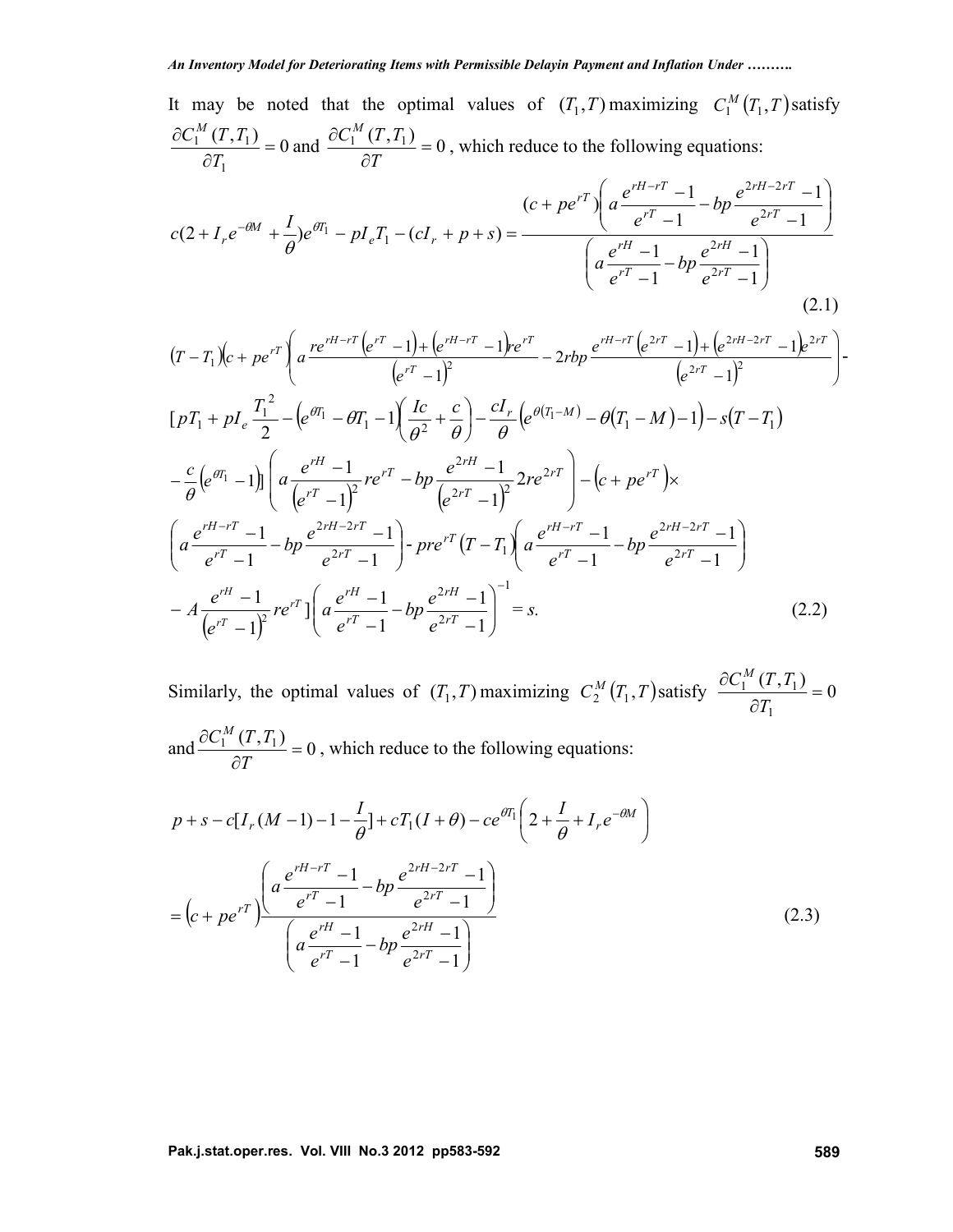*Manisha Pal, Hare Krishna Maity*

$$
\begin{split}\n&\left[\left(cI_{r}\left(\frac{T_{1}^{2}}{2}+\frac{(M-T_{1})^{2}}{2}\right)+\left(e^{i\theta_{1}}-i\theta_{1}-1\right)\left(\frac{Ic}{\theta^{2}}+\frac{c}{\theta}\right)-pT_{1}+\frac{cI_{r}}{\theta}\left(e^{i(\theta_{1}-M)}-\theta(T_{1}-M)-1\right)\right.\right.\\
&\left. +s(T-T_{1})+\frac{c}{\theta}\left(e^{i\theta_{1}}-1\right)\right)\left(a\frac{e^{rH}-1}{\left(e^{rT}-1\right)^{2}}re^{rT}-bp\frac{e^{2rH}-1}{\left(e^{2rT}-1\right)^{2}}2re^{2rT}\right)-\left(c+pe^{rT}\right)\times \\
&\left(a\frac{e^{rH-rT}-1}{e^{rT}-1}-bp\frac{e^{2rH-2rT}-1}{e^{2rT}-1}\right)-\left(T-T_{1}\right)\left(pre^{rT}\left(a\frac{e^{rH-rT}-1}{e^{rT}-1}-bp\frac{e^{2rH-2rT}-1}{e^{2rT}-1}\right)\right.\\
&\left. +\left(c+pe^{rT}\left(a\frac{-re^{rH-rT}\left(e^{rT}-1\right)-\left(e^{rH-rT}-1\right)e^{rT}}{\left(e^{rT}-1\right)^{2}}-bp\frac{-2re^{rH-rT}\left(e^{2rT}-1\right)-\left(e^{2rH-2rT}-1\right)e^{2rT}}{\left(e^{2rT}-1\right)^{2}}\right)\right.\right.\\&\left. -A\frac{e^{rH}-1}{\left(e^{rT}-1\right)^{2}}re^{rT}\left(a\frac{e^{rH}-1}{e^{rT}-1}-bp\frac{e^{2rH}-1}{e^{2rT}-1}\right)^{-1}=s.\n\end{split} \tag{2.4}
$$

#### **4. Numerical Examples**

**Example 1:** Suppose  $A = \text{Rs. } 250$ , *c*=Rs. 20, *p*=Rs. 24, *s* =Re 0.1, *I*= 0.1, *I<sub>e</sub>*=.12, *I<sub>r</sub>*=.15,  $r=0.02$ ,  $\theta=0.02$ ,  $M=0.1$  year,  $H=4$  years,  $a=2000$ ,  $b=0.1$ .

Using the software MATLAB, we get the following output:

For  $M \leq T_1$ ,

 $T_{1\text{opt}} = 0.226$ ,  $T_{\text{opt}} = 0.433$  and max  $C_1^M(T_1, T) = 28879.11$ 

For  $M \geq T_1$ ,

 $T_{1\text{opt}} = 0.098$ ,  $T_{\text{opt}} = 0.443$  and max  $C_2^M(T_1, T) = 28060.3$ .

Hence, the optimal solution is  $T_1 = 0.226$ ,  $T = 0.433$ , and  $C^M(T_1, T) = 28879.11$ .

**Example 2:** Suppose  $A=250$ ,  $c=Rs$ . 20,  $p=Rs$ . 25,  $s = Re\ 0.1$ ,  $I=0.1$ ,  $I<sub>e</sub>=12$ ,  $I<sub>r</sub>=15$ ,  $r =$ 0.15,  $\theta = 0.4$ ,  $M = 0.1$  year,  $H = 2$  years,  $a = 2000$ ,  $b = 0.1$ .

MATLAB output is: For  $M \le T_1$ ,  $T_{1\text{opt}} = 0.01$ ,  $T_{\text{opt}} = 0.395$  and max  $C_1^M(T_1, T) = 21067.82$ ; For  $M \ge T_1$ ,  $T_{1\text{opt}} = 0.002$ ,  $T_{\text{opt}} = 0.393$  and max  $C_2^M(T_1, T) = 21073.55$ .

Hence, the optimal solution is  $T_1 = 0.002$ ,  $T = 0.393$ , and  $C^M(T_1, T) = 21073.55$ .

**Example 3:** The following tables show the change in the optimal values of  $T_1$  and  $T$  with change in the model parameters *H*, *M*, *r*, *p* and  $\theta$ . We take  $A = \text{Rs. } 250$ ,  $c = \text{Rs. } 20$ ,  $s = \text{Re}$ 0.1, *I*=0.1, *Ie=*0.12, *Ir*=.15, *a*=2000, *b*=0.1.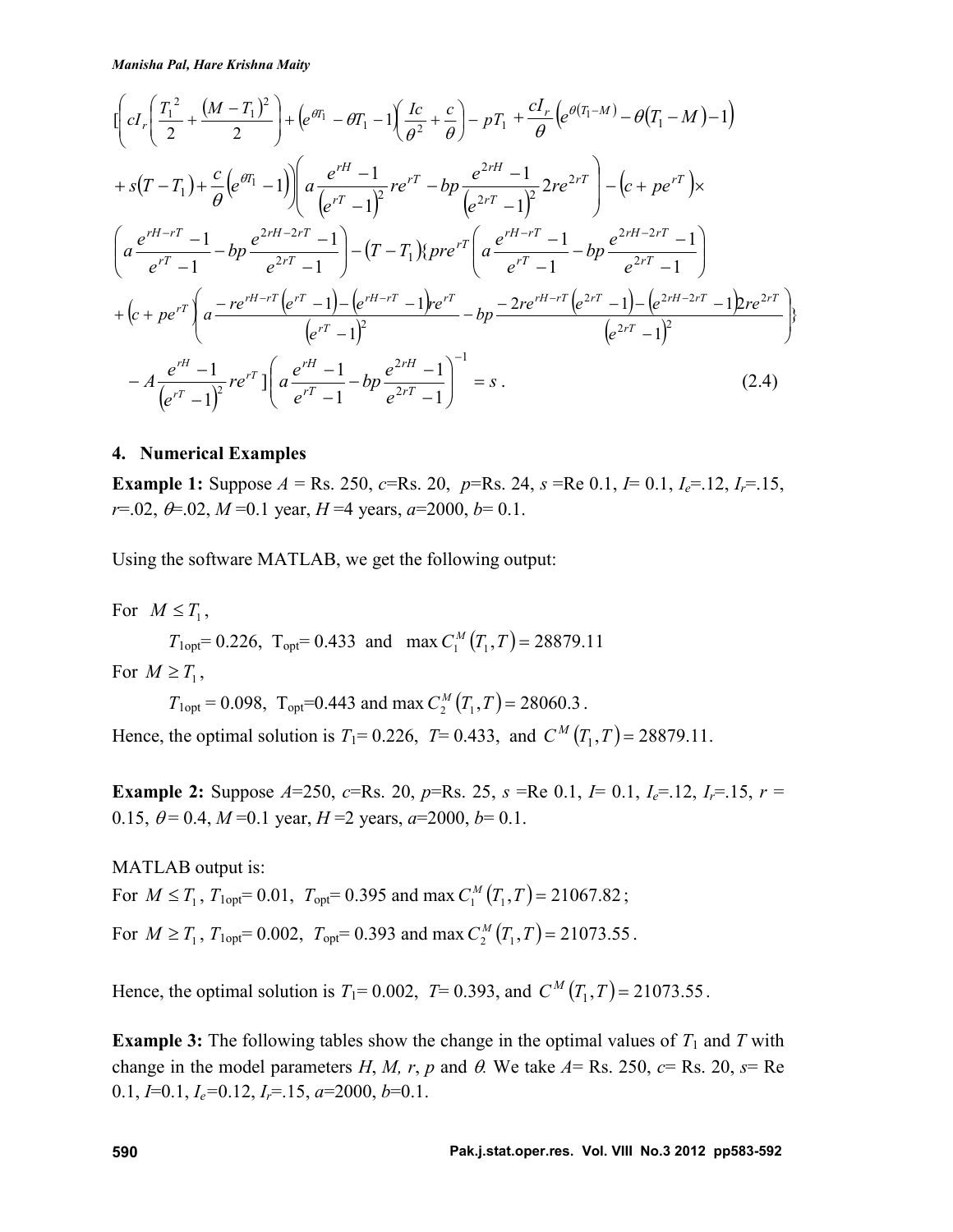```
Table1: p= Rs.25, r=.02,θ=.02.
```

| Н   | $M=0.01$ |       |        | $M=0.05$ |       |        | $M=0.1$ |       |        | $M=0.3$ |       |        | $M=0.6$ |       |        |
|-----|----------|-------|--------|----------|-------|--------|---------|-------|--------|---------|-------|--------|---------|-------|--------|
|     |          |       | Profit |          |       | Profit | Tı      |       | Profit |         |       | Profit |         |       | Profit |
| 0.8 | 0.294    | 0.294 | 8413.3 | 0.298    | 0.298 | 8630.3 | 0.311   | 0.311 | 8857.7 | 0.423   | 0.423 | 9405.8 | 0.675   | 0.675 | 9730.6 |
| 1.0 | 0.294    | 0.294 | 8430.2 | 0.298    | 0.298 | 8647.6 | 0.311   | 0.311 | 8875.5 | 0.423   | 0.423 | 9424.7 | 0.675   | 0.675 | 9750.2 |
| 2.0 | 0.271    | 0.299 | 8522.5 | 0.298    | 0.298 | 8735.0 | 0.311   | 0.311 | 8965.2 | 0.423   | 0.423 | 9519.9 | 0.675   | 0.675 | 9848.7 |
| 4.0 | 0.165    | 0.394 | 9002.0 | 0.206    | 0.388 | 9100.9 | 0.256   | 0.379 | 9227.4 | 0.423   | 0.423 | 9714.2 | 0.675   | 0.675 | 10050  |
| 6.0 | 0.124    | 0.513 | 9460.2 | 0.165    | 0.505 | 9517.2 | 0.217   | 0.495 | 9590.8 | 0.420   | 0.434 | 9914.2 | 0.675   | 0.675 | 10256  |

**Table2:**  $p = \text{Rs. } 25, H = 2, M = 0.01$ 

|      | $\theta = 0.02$ |       |        | $\theta = 0.08$ |       |        | $\theta = 0.15$ |       |        | $\theta = 0.2$ |       |        | $\theta = 0.4$ |       |        |
|------|-----------------|-------|--------|-----------------|-------|--------|-----------------|-------|--------|----------------|-------|--------|----------------|-------|--------|
|      | Profit          |       |        | Profit          |       |        | Profit          |       |        | Profit         |       |        | Profit         |       |        |
|      |                 |       |        |                 |       |        |                 |       |        |                |       |        |                |       |        |
| 0.02 | 0.271           | 0.299 | 8522.5 | 0.132           | 0.265 | 8210.5 | 0.083           | 0.255 | 8090   | 0.065          | 0.251 | 8046   | 0.036          | 0.246 | 7968.8 |
| 0.05 | 0.217           | 0.309 | 8816.1 | 0.109           | 0.286 | 8615.9 | 0.069           | 0.278 | 8537.3 | 0.055          | 0.275 | 8508.5 | 0.030          | 0.271 | 8457.7 |
| 0.08 | 0.163           | 0.327 | 9201.4 | 0.084           | 0.312 | 9091.2 | 0.054           | 0.307 | 9047.4 | 0.043          | 0.305 | 9031.3 | 0.024          | 0.302 | 9002.8 |
| 0.10 | 0.125           | 0.344 | 9516.1 | 0.065           | 0.334 | 9452.7 | 0.042           | 0.330 | 9427.4 | 0.033          | 0.329 | 9418.  | 0.018          | 0.326 | 9401.6 |
| 0.12 | 0.085           | 0.364 | 9882.4 | 0.045           | 0.357 | 9854.1 | 0.029           | 0.355 | 9842.7 | 0.023          | 0.354 | 9838.6 | 0.013          | 0.353 | 9831.1 |
| 0.15 | 0.019           | 0.396 | 10539  | 0.010           | 0.395 | 10538  | 0.010           | 0.395 | 0537   | 0.003          | 0.394 | 10537  | 0.002          | 0.393 | 10537  |
| 0.20 | 0.010           | 0.463 | 1850   | 0.004           | 0.460 | 11866  | 0.004           | 0.46  | 1866   | 0.004          | 0.460 | 11866  | 0.004          | 0.460 | 11866  |
|      |                 |       |        |                 |       |        |                 |       |        |                |       |        |                |       |        |

**Table 3:**  $r=.02$ ,  $H=4, \theta=.02$ 

| M    | $P = 22$ |       |        | $P = 24$ |       |        | $P = 26$ |       |        | $P = 28$ |       |        | $P = 30$ |              |        |
|------|----------|-------|--------|----------|-------|--------|----------|-------|--------|----------|-------|--------|----------|--------------|--------|
|      | m        | m     | Profit |          |       | Profit | m        |       | Profit |          |       | Profit | m.       | $\mathbf{r}$ | Profit |
| 0.01 | 0.077    | 0.721 | 3359.0 | 0.137    | 0.446 | 7058.  | 0.194    | 0.361 | 10985  | 0.260    | 0.326 | 5051   | 0.322    | 0.322        | 19241  |
| 0.05 | 0.114    | 0.717 | 3381.5 | 0.177    | 0.441 | 7129.5 | 0.236    | 0.355 | 11114  | 0.305    | 0.319 | 15246  | 0.327    | 0.327        | 19468  |
| 0.10 | 0.161    | 0.713 | 3408.8 | 0.226    | 0.433 | 7219.8 | 0.287    | 0.345 | 1280   | 0.328    | 0.328 | 5483   | 0.341    | 0.341        | 19709  |
| 0.30 | 0.350    | 0.706 | 3506.0 | 0.416    | 0.416 | 7591.6 | 0.430    | 0.430 | 11837  | 0.446    | 0.446 | 16085  | 0.464    | 0.464        | 20336  |
| 0.50 | 0.539    | 0.716 | 3583.4 | 0.576    | 0.576 | 7831.7 | 0.596    | 0.596 | 12111  | 0.618    | 0.618 | 16393  | 0.642    | 0.642        | 20680  |
|      |          |       |        |          |       |        |          |       |        |          |       |        |          |              |        |

From the above tables we have the following observations:

- (i) As M increases  $T_1$  increases.
- (ii) As *H* increases  $T_1$  decreases.
- (iii) As *r* increases  $T_1$  decreases, but *T* increases.
- (iv) As  $\theta$  increases, both  $T_1$  and  $T$  decrease.
- (v) As *p* increases, both  $T_1$  and *T* increase

## **Conclusion**

The paper studies a dynamic inventory model for deteriorating items. The demand for the item is dependent on the selling price and unmet demand is backlogged. The replenishment source allows the inventory manager a certain fixed period of time to settle his accounts. No interest is charged during this period, but beyond it the manager has to pay an interest. The effect of inflation on various costs is also taken into consideration. The optimum ordering policy is determined by maximizing the total profit over the planning horizon.